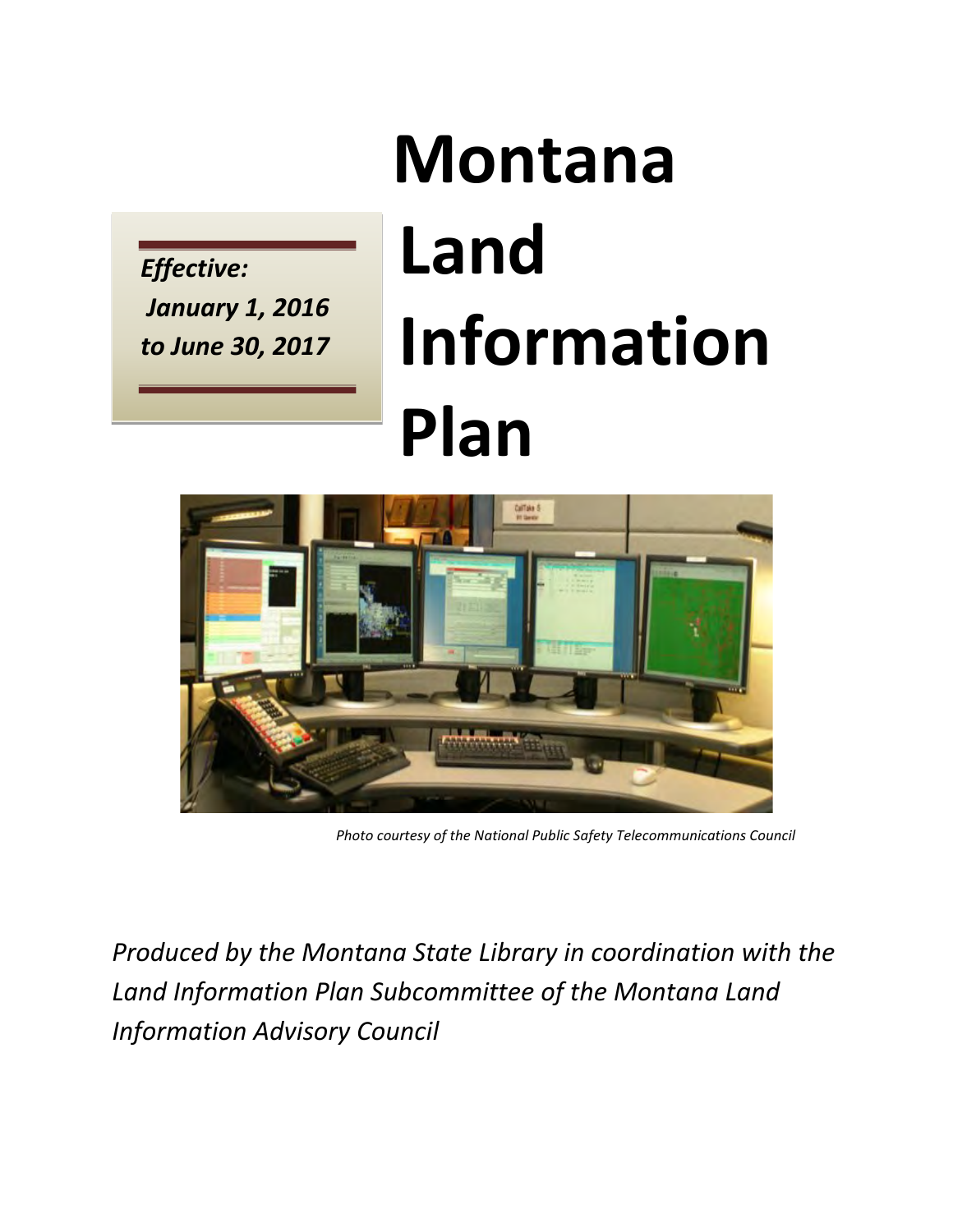Pursuant to Section 4 (c) of the Montana Land Information Act (Senate Bill 98) and Administrative Rule IV of the Montana Land Information Act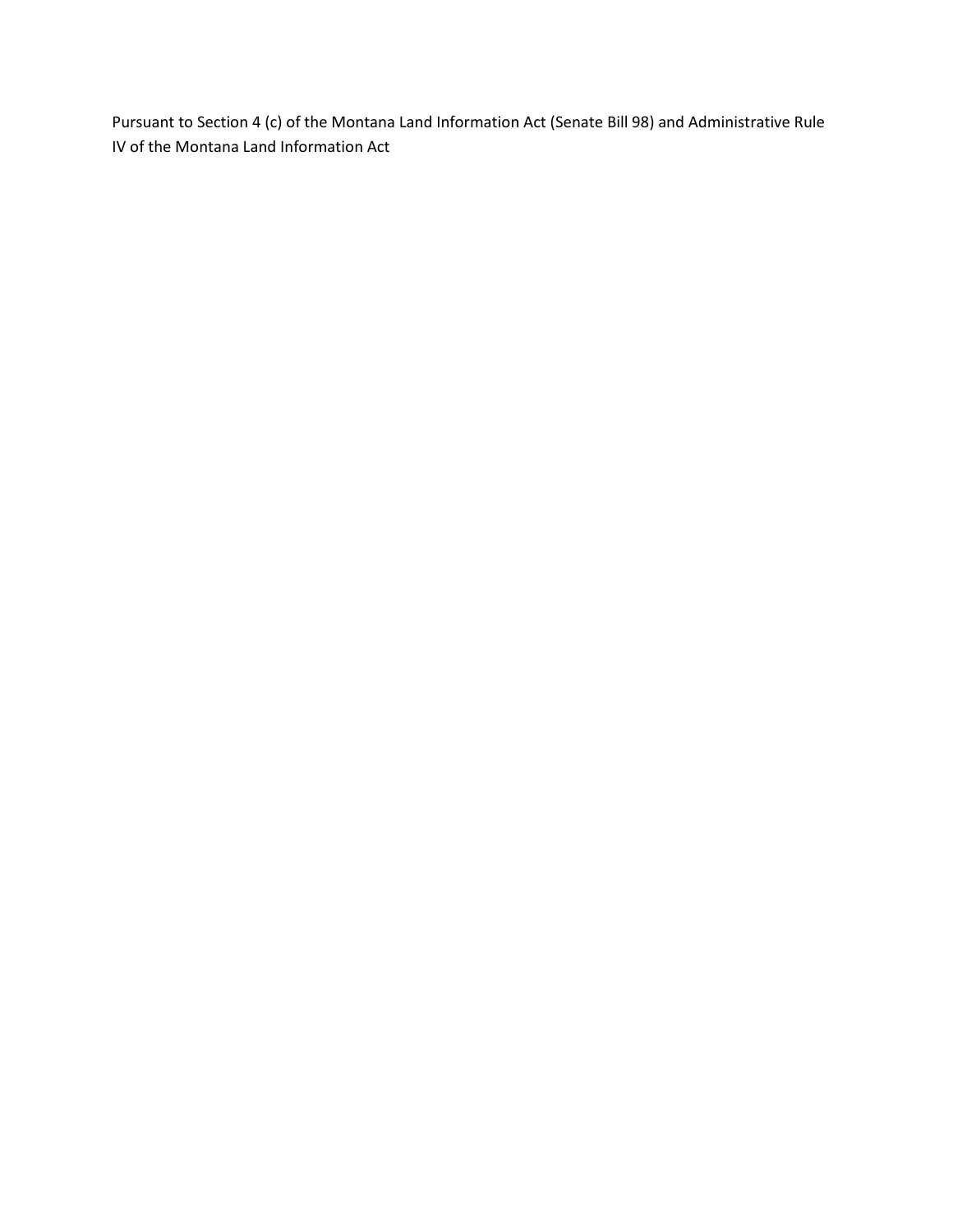## *Introduction and Overview*

The Montana Land Information Act (MLIA) requires that the Montana Land Information Advisory Council (MLIAC), under the legislative authority of the Montana State Library (MSL), prepare an annual Land information Plan that describes Montana's priority needs to collect, maintain, and disseminate of land information (MCA 90-1-404(c)). Those priority needs are used in part to allocate funds from the state land information account. In order to define the priority needs, MSL has solicited advice from the MLIAC, the Montana Spatial Data Infrastructure (MSDI) Theme Stewards, and other stakeholders. Priorities must be consistent with the intent of the MLIA which recognizes the importance of digital land information for all sectors of Montana society. It also recognizes the need to ensure that digital land information is:

- Collected consistently in accordance with standards;
- Maintained accurately in accordance with standards;
- Made available in common ways for all potential uses and users, both private and public.

The priorities documented in this plan describe tasks that MLIAC, as representatives of the larger Montana GIS community, deem critical to the work of Montana GIS users and are high priorities for data integration, maintenance and require statewide coordination.

These priorities represent key areas of focus during the plan period and are in addition to the day to day work that is conducted by MSL staff and local state and federal partners to develop and use the 15 Framework themes formally recognized by MLIAC and collectively referred to as the Montana Spatial Data Infrastructure (MSDI). Readers are encouraged to review online summary information about the MSDI [\(http://geoinfo.msl.mt.gov/Home/msdi\)](http://geoinfo.msl.mt.gov/Home/msdi) to learn more about theme data, its construction and maintenance, theme stakeholders, funding and support, cross-MSDI theme relationships and current related projects. A separate [Montana Spatial Data Infrastructure Work Plan](http://docs.msl.mt.gov/Central_Services/Commission_Councils/Commission/Archive/2015/10/msdi_work_plan.pdf) documents individual project priorities for each theme.

The Land Plan also reflects Montana's vision for a Spatial Data Infrastructure that encourages and integrates data developed at the local level by those who are considered the authoritative data sources into a statewide resource that meets the needs of all Montana stakeholders. Grant priorities documented in the plan support this vision.

Finally, as is required by statute, the Land Plan contains a budget designed to accomplish the goals of the plan. By defining annual priorities, the plan provides a roadmap that directs the collective efforts of MSL, MLIAC, and MSDI Theme Stewards. This plan also provides guidance for our partners including the Montana Association of Geographic Information Professionals (MAGIP), GIS practitioners and others interested in contributing to the development and maintenance of the MSDI and furthering the interests of GIS in Montana.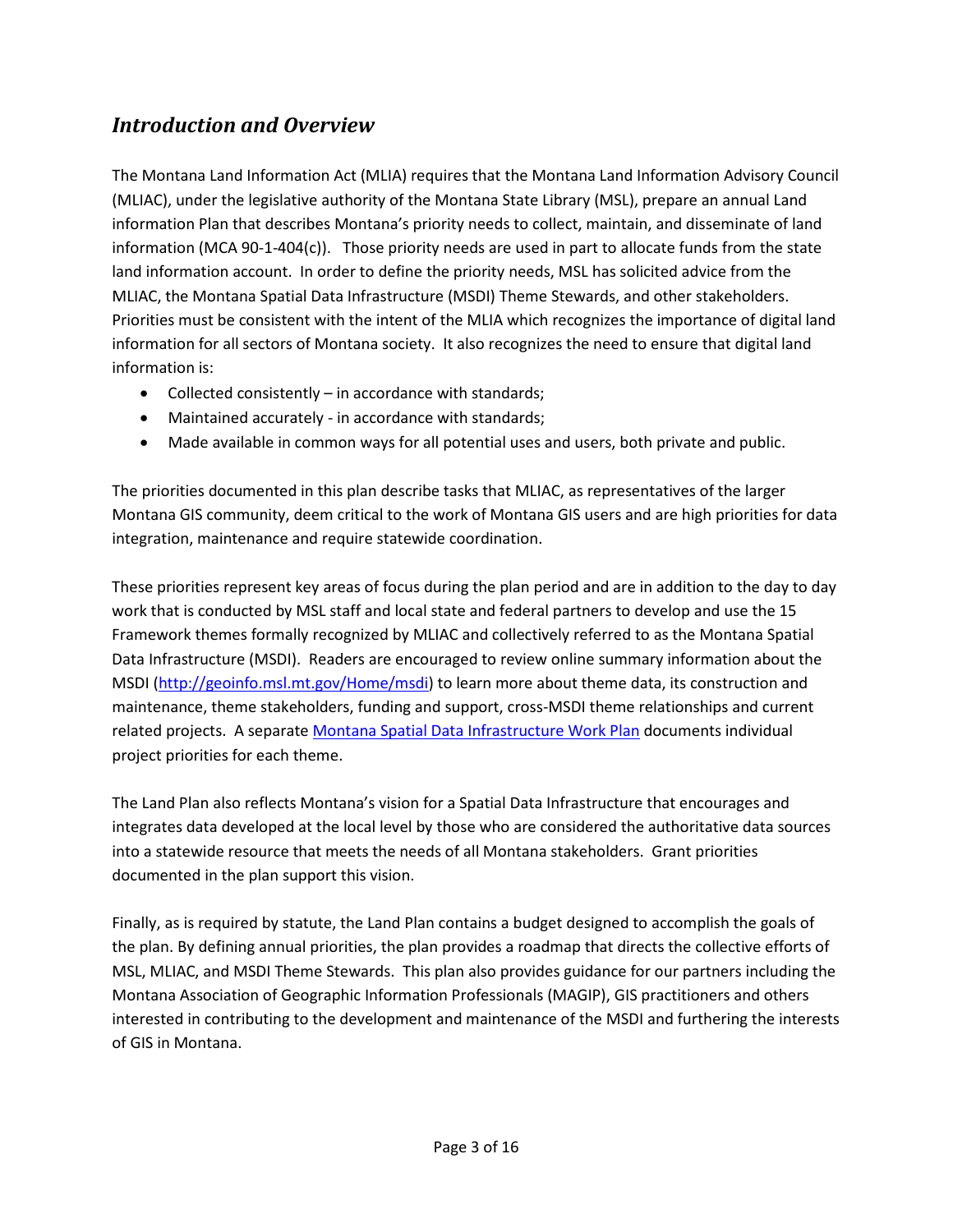# *Funding, Timeline and Grant Process*

MSL administers funds collected through the state land information account. These funds are generated through collection of recordation fees as described in MCA 7-4-2637 ((3) iii). This account represents a significant funding source to accomplish the priorities of the Land Plan. As is documented in the MSDI summary information referenced above and the Land Plan budget, MSL and other GIS partners also rely heavily on additional sources of funding to support GIS in Montana.

Since established in 2005, the state land information account has proven to be a source of funding subject to a variety of external factors including fluctuations in real estate markets and the oil and gas industry. Currently collections appear to be increasing from an all-time low in FY 2014 however collections have never reached the point where they can support MSDI needs and a robust grant program. For this reason the budget for this year's Land Plan shows only a modest increase over the FY 2015 plan. The budget remains well below previous years' budgets and overall funding does not substantially support overall needs for MSDI and grant funding.



MSL makes use of MLIA funding for MSDI and GIS Coordination priorities specified in this plan. To document specific work objectives to address the priority goals for data development and GIS Coordination, MSL, in conjunction with the other MSDI Stewards will submit a work plan by May 1, 2016 for Council review. Some MSDI tasks may be undertaken by parties other than MSL; however MSL will assume ultimate accountability for meeting the plan's objectives. These objectives documented in the work plan will be met over the course of state fiscal year 2017 (July 1, 2016 through June 30, 2017).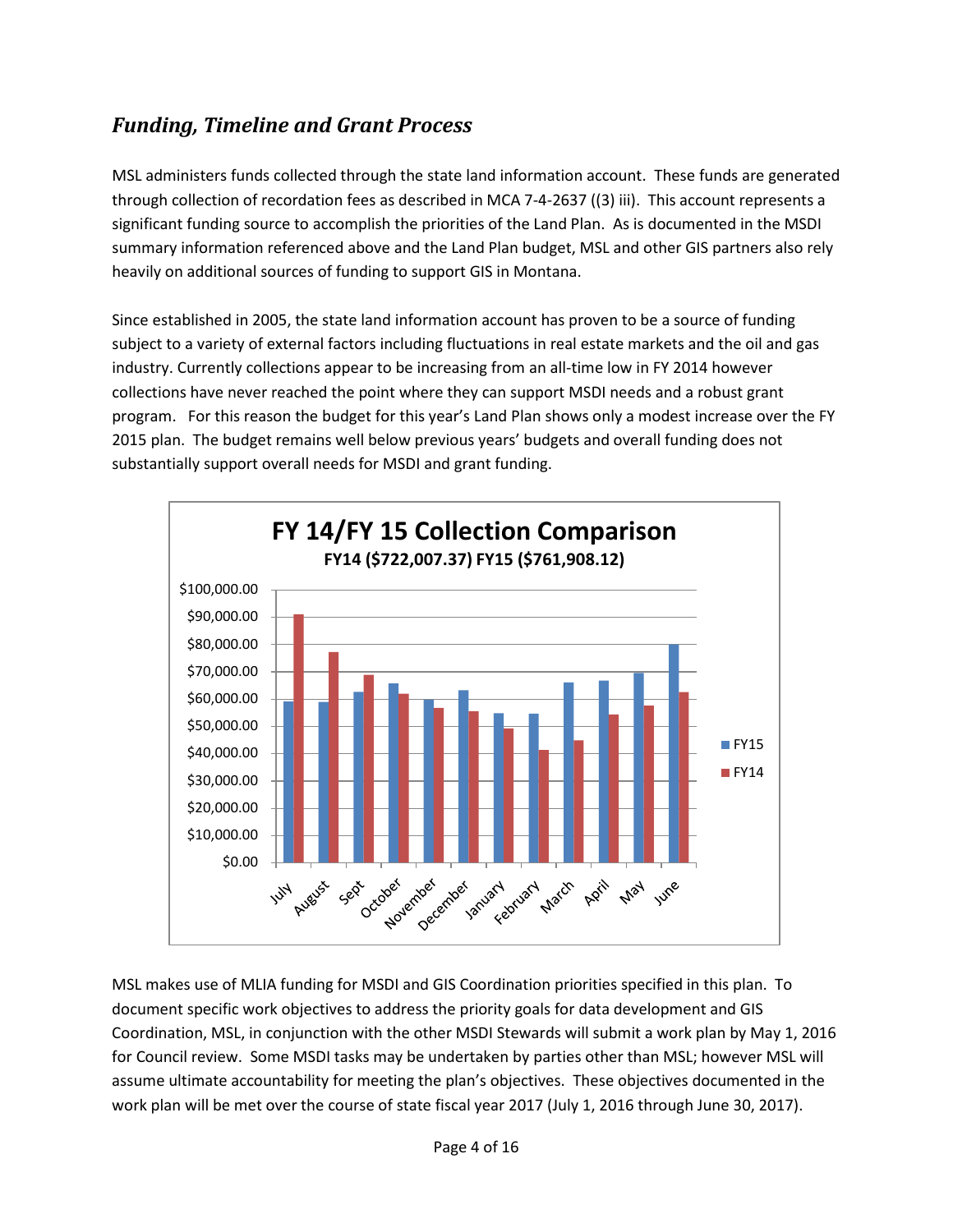Publication of the Land Plan in January informs the MLIA grant application process. MLIAC seeks grant applications from local, regional and tribal jurisdictions that will address the Land Plan grant priorities through one-year MLIA grants. In accordance with Administrative Rule 10.102.9105 the grant application process will be announced by January 15, 2016. Announcements will be made through the Montana Association of GIS Professionals (MAGIP), the Montana Association of Counties (MACo), the MLIAC distribution list and other communication channels. Grant applications must be received by MSL by February 15, 2016. Review and ranking of grant applications is conducted by a subcommittee of MLIAC. Final grant awards are approved by the MSL Commission in June, 2016. Grants are administered by MSL and are awarded for the period beginning July 1, 2016. Grant work should be completed by June 30, 2017.

# *FY 15/16 Land Plan Accomplishments*

The timing of the annual land plan necessitates that we look more at the work accomplished in FY 2015 than in FY 2016, since FY 2016 work is in progress. As noted above, account revenues declined significantly during this period. As a result, the budget for the FY 15/16 Land Plan was reduced to \$752,000 from the \$955,540 budget in the FY 14/15 plan. The challenges imposed by this budget have been partially met through the following actions:

- MSL obtained additional funding in the amount of \$25,000 from the Bureau of Land Management (BLM) to work on Public Land Survey System (PLSS) adjustments in approximately 200 townships in Northeast Montana.
- MSL successfully applied for a \$25,000 assistance agreement with the United States Geological Survey (USGS) for National Hydrography Dataset (NHD) stewardship.
- MSL received approximately \$22,000 from the Department of Natural Resources and Conservation (DNRC) to begin implementing recommendations made in the 2015 State Water Plan. This funding will support hydrography dataset updates and development of the Water Information System (WIS).
- MSL negotiated a contract with the Department of Administration (DOA), for approximately \$17,000 to assist DOA to produce maps that would prioritize build out areas for First Net, the federally proposed public safety communication network. Build out areas are those areas that will require deployment of the First Net network.
- MSL eliminated MLIA funding allocated to the Montana Natural Heritage Program (MTNHP) for Land Cover development and stewardship. In previous years they had received \$50,000 for this purpose. No funding for land cover stewardship was included in the current MTNHP contract between MSL and the University of Montana, the entity that operations the MTNHP.
- MLIA grant funding was reduced from \$302,993 in FY 2015 to \$200,000 in FY2016. MLIAC received grant applications in the amount of \$157,534 and all grants were awarded by MSL and the Council.

As a whole these actions allow MSL to carry out data development and GIS Coordination work within the FY 2016 \$752,000 budget. It should be noted that the proposed actions to make up MLIA funding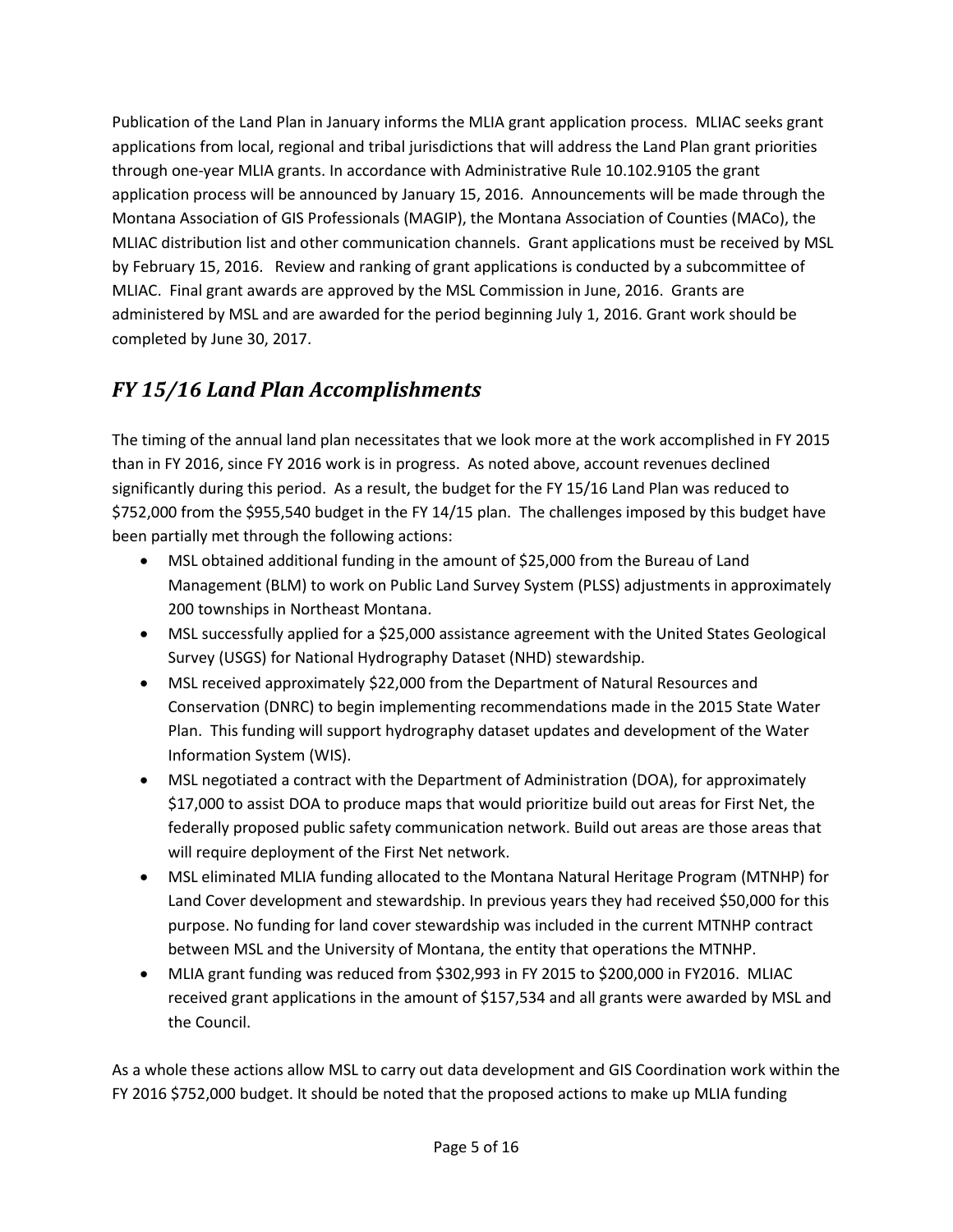shortfalls through grants and contracts is not a sustainable budget strategy for the long term. Though funding to work on specific tasks like FirstNet ensures that MSL is able to retain key staff, funding for work not otherwise prioritized in the Land Plan pulls resources way from plan priorities. The action to eliminate funding for Land Cover means GIS users will not see a revision to Land Cover data in FY 2016. MTNHP has had to eliminate a number of photo interpreters and funding for wetland digitization has declined. Reduced grant funding will likewise result in reduced capacity building for local and tribal GIS projects. The actions taken were sufficient to postpone a reduction in the MSL GIS staff, but for the MSDI framework and MLIA grant program to be sustained, it is clear that the pressing need to identify and secure sustainable alternative funding sources remains.

To that end MSL was successful in securing permanent funding for the MSL Water Information System Manager during the 2015 Montana Legislative session. This position was created with one-time-only funds by the 2013 Legislature. Securing state general fund dollars for this position represents a significant accomplishment achieved, thanks in large part to stakeholders that recognize the value of standardized water information made commonly available through the WIS administered by MSL.

Accomplishments tied to the FY 2015 Land Plan include:

- 1. Land Records Several PLSS accuracy adjustments were completed including projects in Yellowstone, Teton, Gallatin, Stillwater, Carbon and Park Counties and on the Ft. Belknap and Crow reservations. A large project in portions of Daniels, Sheridan, Roosevelt, Richland and Wibaux counties is underway. Working with North Dakota, the BLM and the U.S. Census Bureau the Montana/Canada and Montana/North Dakota boundaries have been adjusted and will be included in the adjustment of the northeastern townships. An interactive map application at [http://mslapps.mt.gov/Geographic\\_Information/Applications/cadnsdi/](http://mslapps.mt.gov/Geographic_Information/Applications/cadnsdi/) was published to inform users of current and pending adjustment projects. Four updated vintages (7/2014/, 1/2015/, 3/2015 and 7/2015) of CadNSDI Montana were published. Administrative boundaries from the "Managed Areas" data originally compiled by the MTNHP were adjusted to align with the new CadNSDI. Tax parcels impacted by adjustments have been updated.
- 2. Water Information Staff worked on multiple projects to improve the quality of the data in the Montana Hydrography Dataset, including coordinating editing efforts with Glacier National Park and completing mass stream, river, and waterbody revisions for a subbasin of the Yellowstone River near Billings. Four MSL GIS staff are now trained to edit the hydrography dataset increasing MSL's capacity to manage user-submitted hydrography revisions, while other staff focuses on developing work flow for systematic, basin-wide updates. The MSDI hydrography steward worked closely with the Montana Hydrography Working Group to identify the hydrography features of greatest importance to partner agencies and, thereby, focus FY 2016 editing efforts. Work is also underway through a grant from the USGS to develop bulk data loading procedures that will allow for more efficient integration of data from existing sources.
- 3. Addresses and Next Generation 9-1-1 (NG9-1-1) MSL worked closely with Representative Tom Steenberg of House District 95 in the 2015 legislative session to pass House Joint Resolution 7 to study Next Generation 9-1-1 (NG 9-1-1). The Energy and Telecommunications interim committee is conducting that study and MSL presented to that committee on the GIS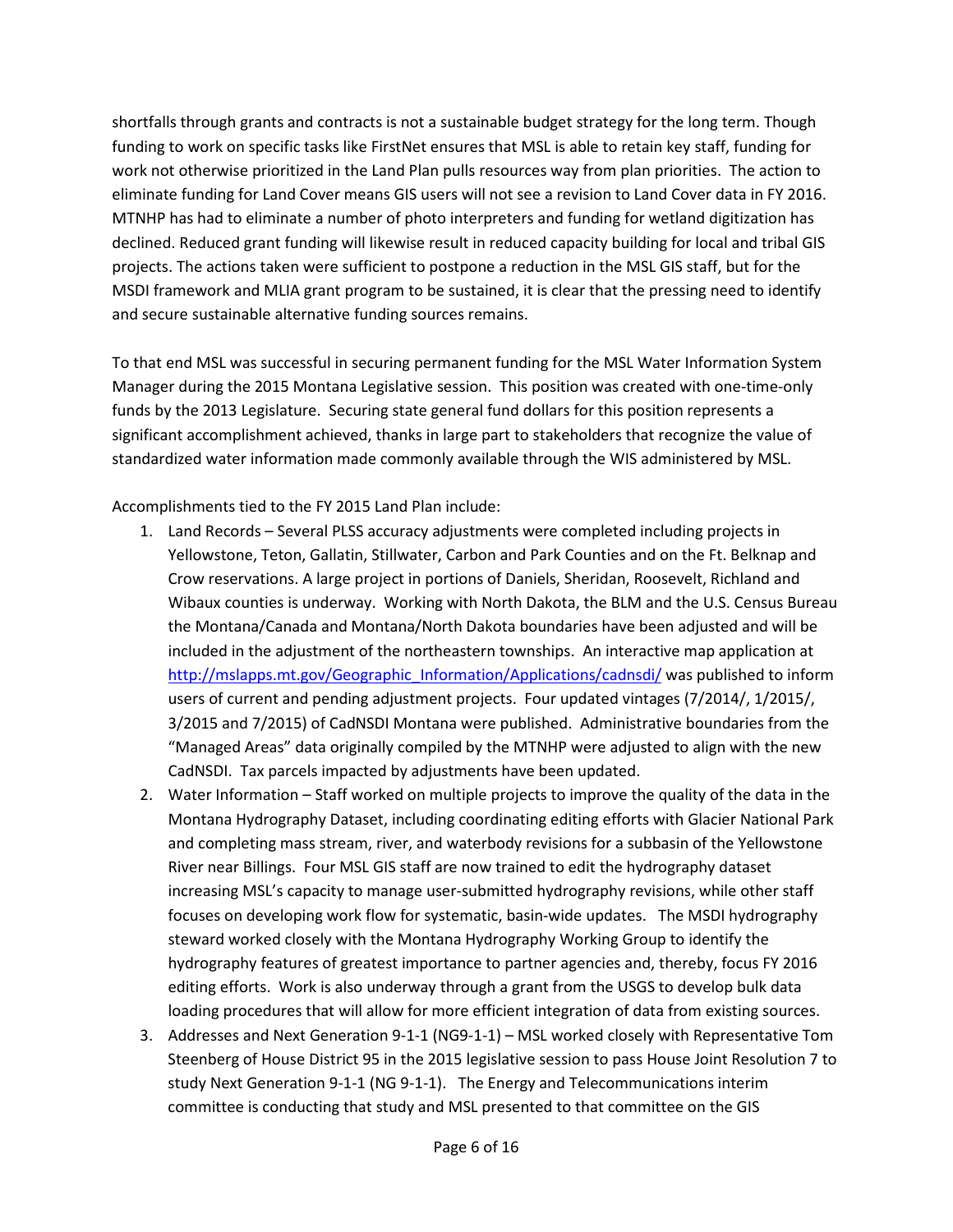component of NG 9-1-1. State Librarian and MLIAC Council Chair, Jennie Stapp, has been appointed to the State 9-1-1 Advisory Council. MSL and MAGIP partnered to conduct a NG 9-1-1 panel discussion in Miles City that included the North Dakota NG 9-1-1 administrator, Century Link, and was attended by over 40 people from across the state. MSL has been present at several local government sponsored consortium building efforts designed to move NG 9-1-1 forward. Staff is attempting to understand the National Emergency Number Association (NENA) data standards in order to assist local governments as they assess, improve, and maintain street centerlines, address points and jurisdictional boundaries that will be required for NG 9-1-1.

- 4. Several FY 2015 MLIA grants to rural local governments for ArcGIS Online training and development of web based GIS should be recognized. Blaine, Sanders, Lincoln and Teton counties have all produced AGOL maps that provide local citizens access to information previously unavailable. Examples of these products are available at:
	- Blaine County<https://blainecounty-mt.maps.arcgis.com/home/index.html>
	- Sanders http://sanders.maps.arcgis.com/home/index.html
	- Lincoln <http://lcplanning.maps.arcgis.com/home/index.html>
	- Teton County<https://tcmt.maps.arcgis.com/home/index.html>

These types of efforts by rural counties need to be recognized as they demonstrate successful efforts to increase local community capacity to develop and support GIS which has been a long term goal for GIS expansion in Montana.

5. Park County, without the help of MLIA funding, developed an award winning county atlas: [http://parkcounty.maps.arcgis.com/apps/MapJournal/?appid=b196d9c262b64eb0855ea677bbd](http://parkcounty.maps.arcgis.com/apps/MapJournal/?appid=b196d9c262b64eb0855ea677bbd6aa96) [6aa96](http://parkcounty.maps.arcgis.com/apps/MapJournal/?appid=b196d9c262b64eb0855ea677bbd6aa96) that uses an AGOL story map template along with several other interactive maps available online at [http://parkcounty.maps.arcgis.com/home/index.html.](http://parkcounty.maps.arcgis.com/home/index.html)

# *FY 2016/2017 Land Plan Priorities*

Statute 90-1-404 requires MSL to administer the MLIA. This work is funded in part through the state land information account as well as additional funding sources including state general fund, (see budget) grants, and contracts.

#### *MSL takes pride in carrying out this work in a manner that is efficient and accountable. MSL will:*

- Carry out the duties of the department as described i[n MCA 90-1-404](http://data.opi.mt.gov/bills/mca/90/1/90-1-404.htm) (a) through (m);
- Administer the MLIA grant program; and
- Support MLIAC.

## *To ensure that MSDI framework layers are developed, integrated, maintained, disseminated, and preserved in an efficient and standardized manner, MSL will:*

• Conduct new data collection, ongoing maintenance data discovery through the Montana Data List, data delivery via download and web services, archival assessment and other projects as per the MSDI work plan;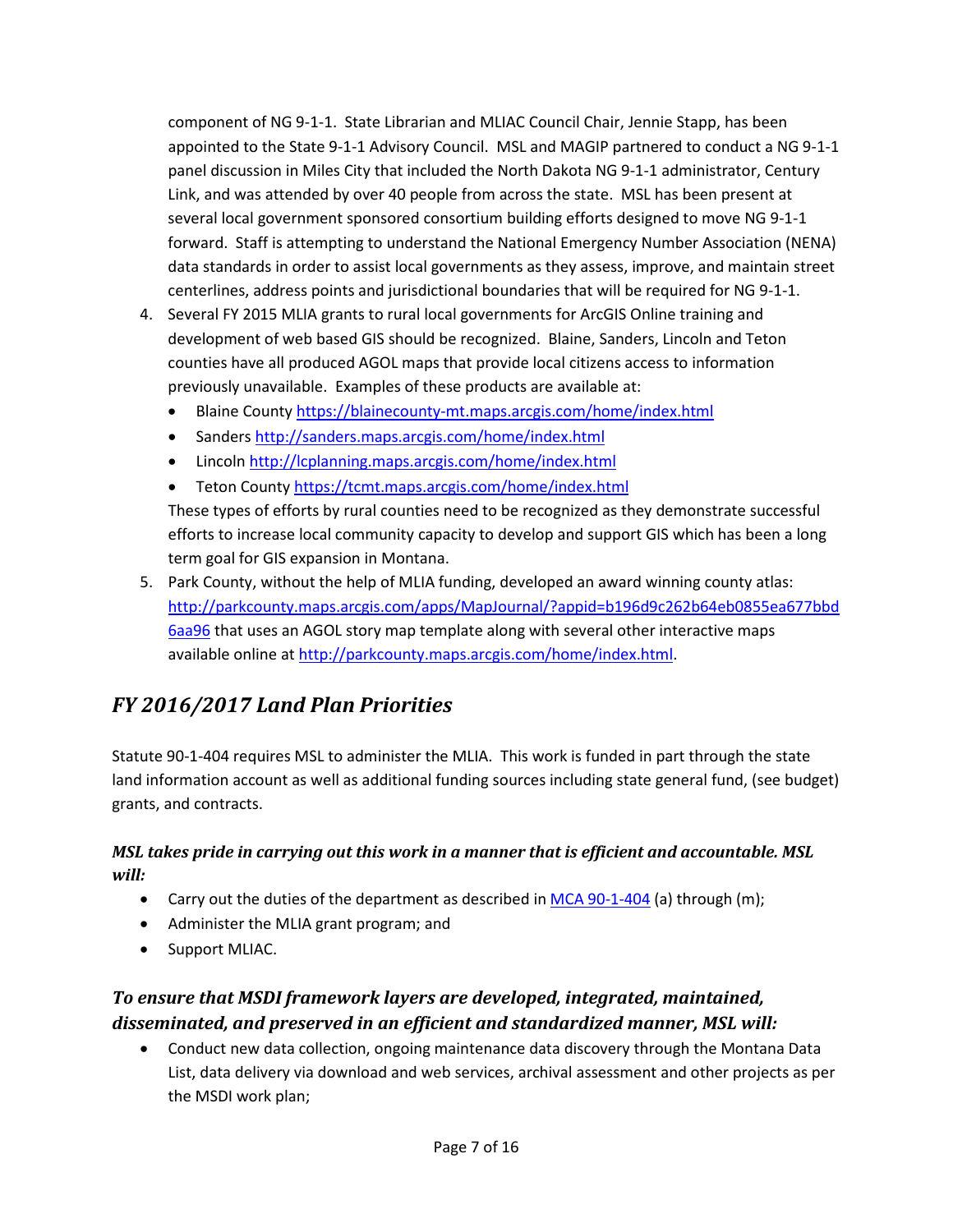- Engage stakeholder work groups to seek input on the priorities and best practices for data development;
- Support data partners through on-site visits, on-line training and other opportunities that promote data and technology transfer;
- Continue to expand a Montana spatial data archive that includes annual MSDI entries; and
- Develop an annual MSDI work plan, to be incorporated into the MSL work plan that prioritizes actions, supports data partners and identifies funding needs.

## *Additionally MSL is responsible for GIS coordination through outreach and education that is targeted to reach prioritized sectors of the GIS community. Specifically MSL will:*

- Support the creation of metadata that can be incorporated into the MSL GIS Data List;
- Support local data providers as they adopt appropriate data standards and data collection methodologies;
- Provide technical consulting to users of GIS software and MSDI services;
- Preserve and improve relationships with MSDI data providers through support and local visits that foster knowledge transfer;
- Attend appropriate meetings and conferences including the Montana Association of Counties, Montana Association of Planners, Montana State IT Conference, Montana Association of Geographic Information Professionals, the National States Geographic Information Council and other meetings of subject matter experts;
- Advocate for the use of MSDI data;
- Provide consultation and advice to MLIA grant applicants as they strive to best meet the MLIA grant criteria.

## *In addition to these day to day administrative and coordination functions, the Land Plan identifies the following priorities for data development, integration, and coordination. Local and tribal entities are encouraged to apply for grants that build capacity at the local level as described in the following categories.*

### *1. Land Records*

The need to improve to the accuracy of land record information remains on the critical path of more accurate GIS data overall. Hundreds of townships are still in need of accuracy enhancement. Each enhancement requires planning, technical expertise, and communication so users know when data has changed. From a technical perspective the projects require:

- 1. Improved tools for surveyors to provide data they have already collected;
- 2. Vertical integration of coincident data such as boundaries;
- 3. Timely and efficient change management that provides users notifications when changes to the PLSS are planned and when they actually happen.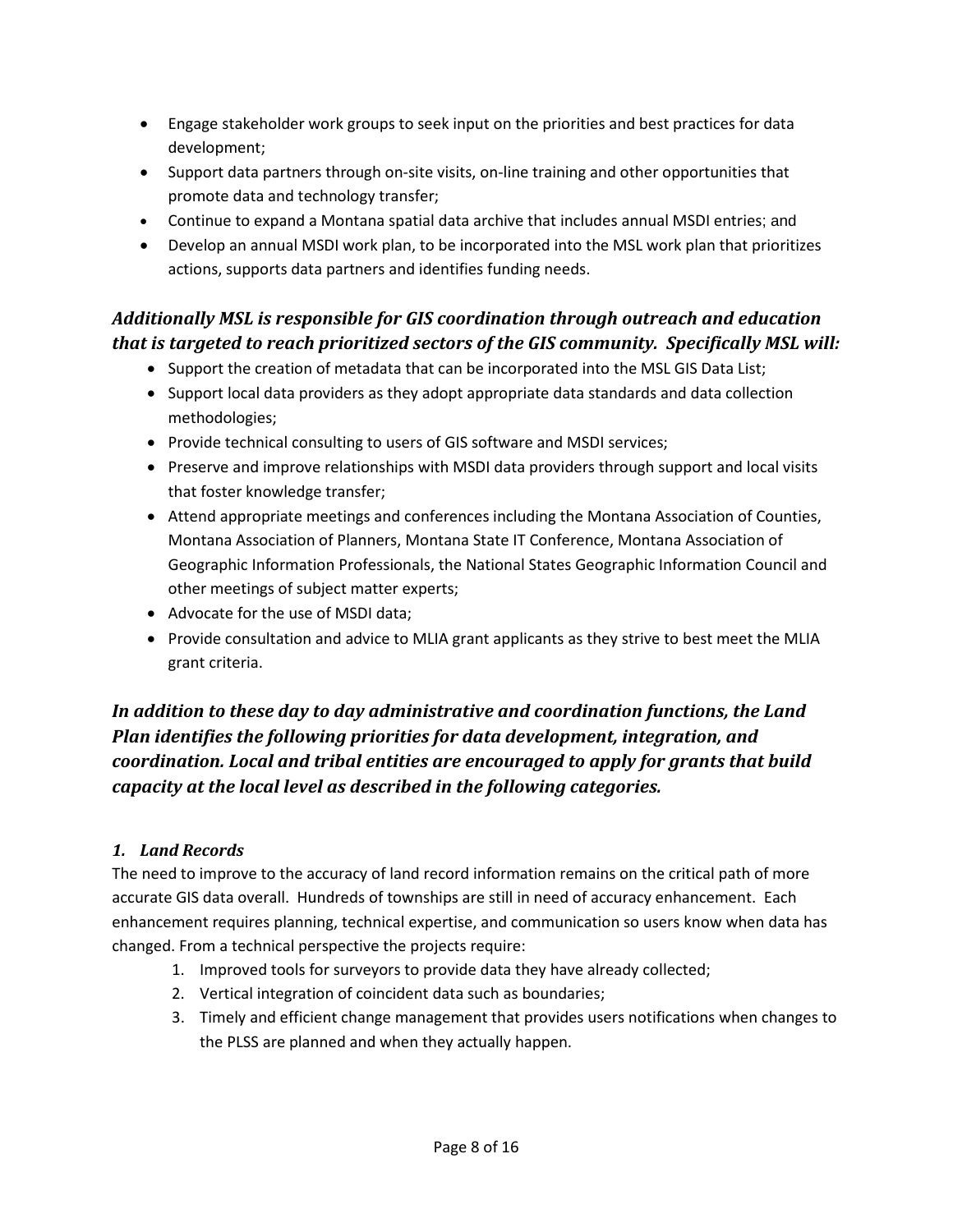#### *1.a. Next Generation 9-1-1 Data Standardization*

Current 9-1-1 systems are reaching end of life and the use of mobile devices as replacements for traditional land lines is ballooning. Support for the creation of a statewide Next Generation 9-1-1 (NG 9- 1-1) system that utilizes standardized data models MLIA's most basic vision; that data is collected consistently in accordance with standards and maintained accurately, in accordance with standards. While compliance with the NENA standards for address points, road centerlines and emergency responder jurisdictional boundaries will require both money and effort to achieve, the up side is that these standards can improve the data currently contained in the statewide MSDI data sets. The time has come however when local data providers need to assess, improve, and build workflows that will maintain these data in order to be ready for NG 9-1-1 implementation.

MSL will continue to serve as the lead subject matter expert to the Energy and Telecommunications Interim committee as they conduct their NG 9-1-1 Interim Study. MSL will continue to attend local government coordination meetings to provide guidance regarding GIS data needs and will ensure staff aids local governments by reviewing, assessing, improving and maintaining street centerlines, address points and jurisdictional boundaries that will be required for NG 9-1-1.

MSL will continue to review NG 9-1-1 relevant MSDI datasets including road centerlines, address points and jurisdictional boundaries, to identify data improvement needs as we learn more about the NENA standards and/or as the state adopts NG 9-1-1 data standards.

Data partners should receive funding support and outreach that enables them to assess, improve and maintain required NG 9-1-1 data, including road centerlines, address points and jurisdictional boundaries, according to the NENA standards.

#### *1.b. County Land Records*

Over the past two years MSL managed the Cadastral Administration through Streamlined Parcel Adjustment Workflows (CATSPAW) project to make use of ESRI's parcel fabric to improve vertical integration of the data within the Montana Cadastral Database. This work improves the accuracy of local control data, tax parcel data, administrative boundaries, etc., and aligns that data with aerial imagery. This work improves the quality of statewide MSDI data and it ensures the value in MLIAC's multi-year investment in county grants to support the collection of local Geographic Coordinate Database points.

Ongoing work to support the Montana CadNSDI will require continued coordination with the BLM and local governments to identify and prioritize areas for accuracy adjustments. MSL will make accuracy adjustments to the CadNSDI by incorporating additional control data created from corner recordation records held by county governments and new land surveys. In areas where the CadNSDI has been adjusted, MSL will vertically align all associated tax parcels and administrative boundaries.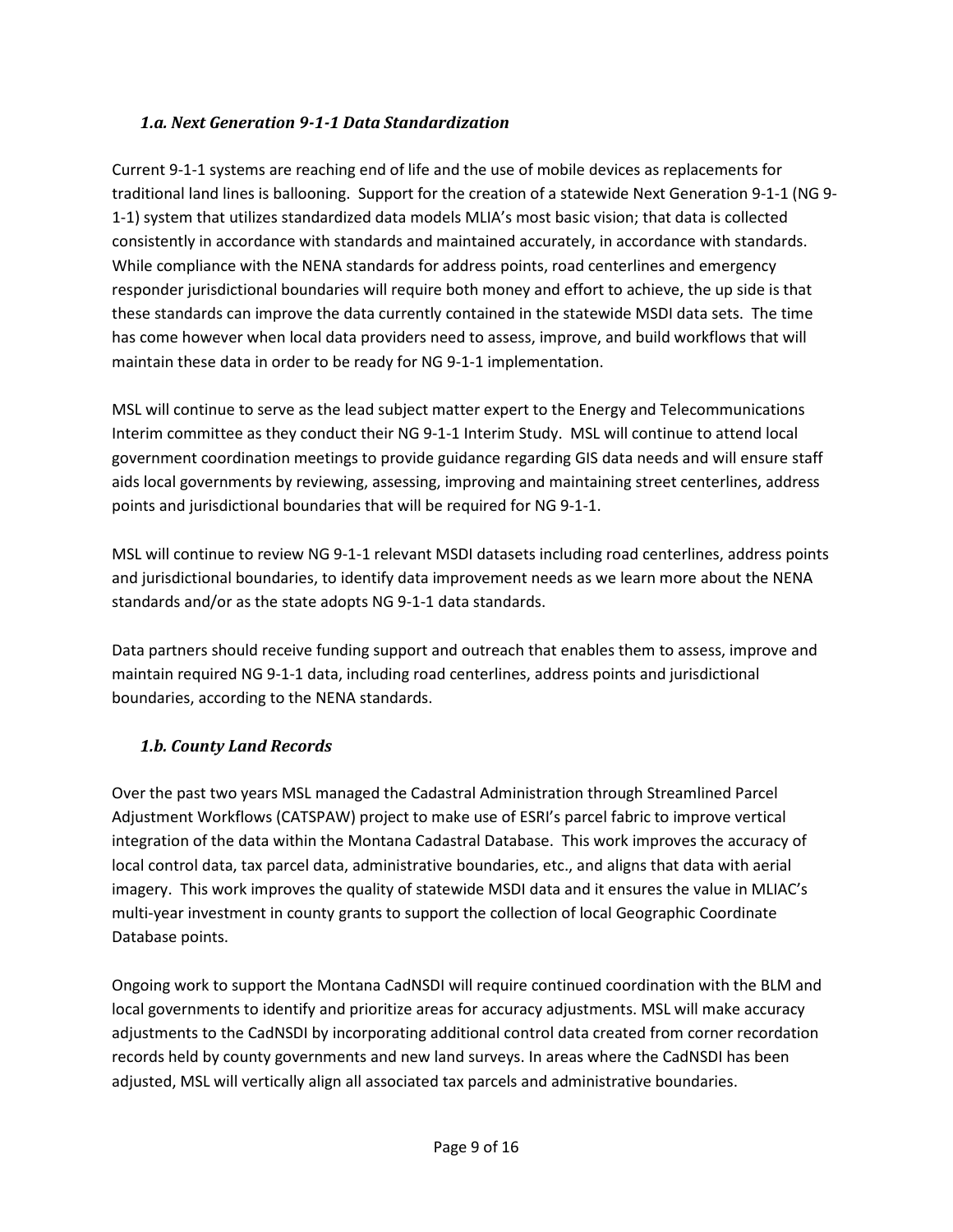Data partners should apply for grant funding that enables them to continue to collect local land records and control data that will develop and enhance administration of county records.

#### *2. Natural Resource Data*

Substantial resources from State and Federal partners are invested every year for the collection, maintenance, and delivery of natural resource data. For these efforts to benefit the MSDI natural resource themes, specifically Hydrography, Land Use/Cover, and Wetlands, the activities of individual agencies need improved coordination and communication to identify priority data collection and integration strategies and update schedules

#### *2.a. Montana Hydrography Dataset*

The Hydrography theme lead at MSL acts as the state steward for the NHD. The USGS NHD data structure and editing routines make it difficult for Montana to support the federal/state stewardship model while still attempting to meet state and local hydrography needs. As a result, over the last several years, MSL, with input from the Hydrography Working Group, has begun to focus work on a Montana Hydrography Data which better aligns to the needs of the partners as opposed to the current NHD. Some of these needs include keeping this critical data current as there are constant natural changes each year in water quantity and flow, and adding more local-scale data.

MSL will continue to coordinate the Montana Hydrography Working Group and hold meetings approximately quarterly. This group is the primary sounding board for State agencies to express their hydrography data needs. The DNRC, Department of Environmental Quality, Fish Wildlife and Parks, and the Montana Climate Office are regular, active participants.

MSL will continue to coordinate with the DNRC to carry out Water Information System recommendations made in the 2015 State Water Plan.

MSL will continue to develop workflow to expedite the MSDI hydrography dataset editing process, especially when revisions are obtained in bulk or extracted from existing spatial datasets. Editing efforts will primarily focus on improving the spatial alignment of streams, rivers, and lakes and adding more local-scale features, such as canals, ditches, springs, and small dams and reservoirs that are not currently in the statewide dataset. Additional attention will be given to improving feature attributes, primarily flow classification (perennial, intermittent, or ephemeral).

MSL will continue to coordinate editing efforts with Glacier National Park and to seek additional substewards of the hydrography dataset. Data partners are encouraged to apply for grant funds to support development of local-scale spatial data that can be added to the statewide dataset, such as canals and ditches, irrigation infrastructure, and stormwater drainage systems.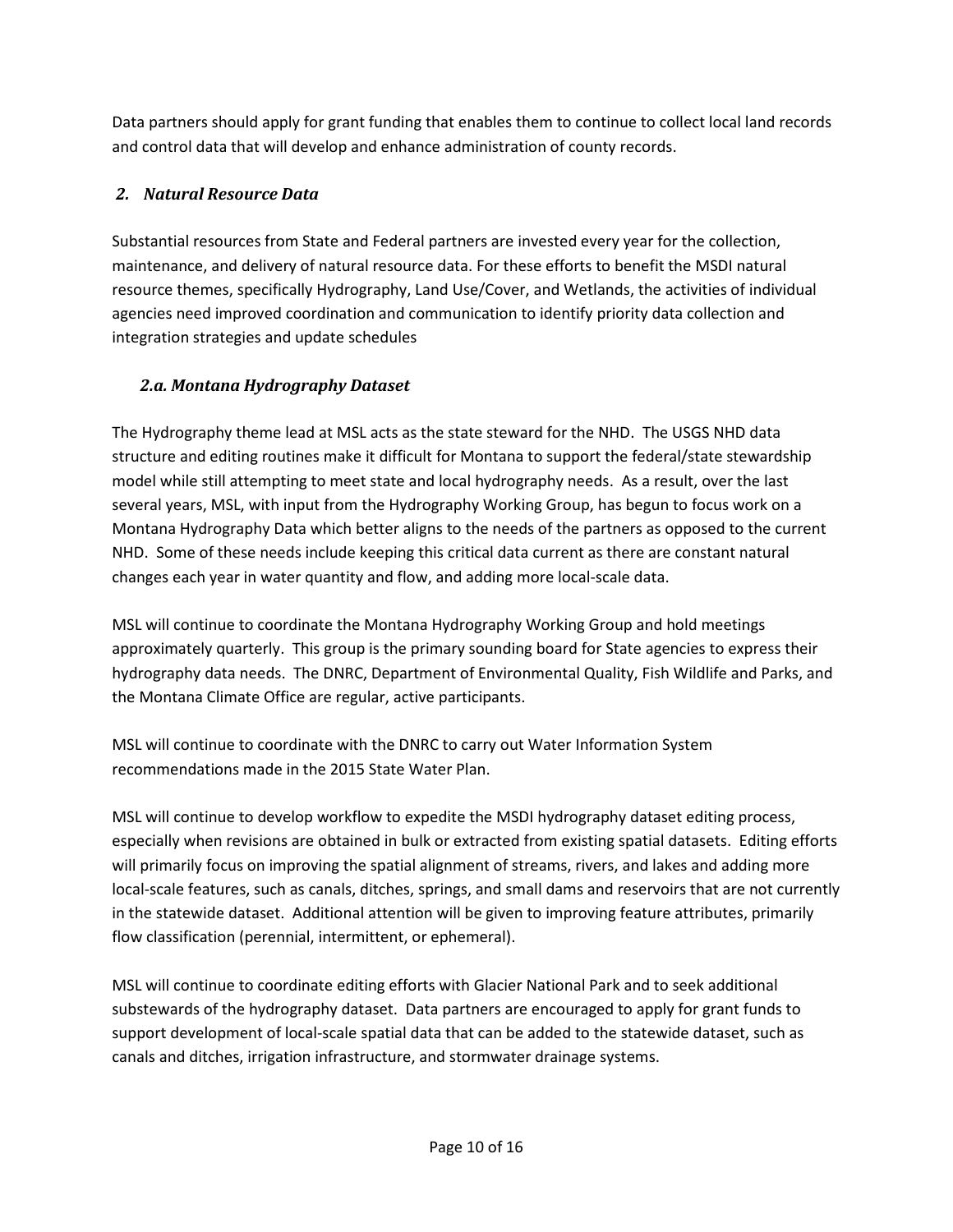#### *2.b Land Cover*

There is a critical need for consistent annual funding to support the Land Cover and Wetlands themes. The Land Cover theme cannot be treated as a stationary product that has limited need for updates. Aggressively continuing work on the Wetlands theme cannot be treated as optional. These themes provide essential information to public and private land managers and the need for a long-term, sustainable funding strategy to support them is imperative. Given the continued reduction in MLIA funds, the current data priorities of MSL presented in this plan do not address the needs of these vital data sets. Just as the statutory responsibility of MSL for the Water Information System provided leverage to secure funding for the Water Information Manager position, MSL's statutory responsibility for the Natural Resource Information System may provide an opportunity to obtain funding sources through future legislative action for the long-term needs of the Land Cover and Wetlands themes. The Montana Natural Heritage Program acts as the state steward for the Land Use/Land Cover (LULC) dataset. In prior years staff and resources at the UM Spatial Analysis Lab. were utilized to update and maintain this data. However, as funding diminished in FY2014 and was not available in FY2015, no substantial updates have been made since 2013. As a result the MSDI LULC mapping is now several years out of date and does not accurately reflect changes due to human land uses and the impact of fires. For successful implementation of statewide natural resource planning activities such as the Governor's Sage Grouse Habitat Conservation Program there is a critical need for the LULC mapping to be kept current and ideally incorporate data with greater spatial resolution.

The DNRC and the US Forest Service map fire boundaries yet neither agency coordinates the delivery of this data to the LULC theme steward to assist with updates to the Land Cover Mapping and there is no established annual schedule for updating the Land Cover mapping to reflect changes due to forest and grassland fires. Likewise, there is no established interagency protocol or schedule for incorporating land use changes mapped by the State Department of Revenue as part of their land use taxation process. This is also the case for LULC changes mapped by county and local jurisdictions. Data from natural resource inventories conducted by Federal agencies such as the Natural Resources Conservation Service (NRCS) have also mapped classes of Land Use and Land Cover that could be incorporated and improve the MSDI LULC data. These and other projects have also acquired and pre-processed the Landsat satellite imagery needed for updating the MSDI LULC. Yet without funding for MTNHP staff with the skills required for development and maintenance of the MSDI LULC, not only will the data become further out of date, but it is unlikely that MTNHP will be able to retain the essential staff and skillset.

#### *2.c Wetlands*

MTNHP has been awarded \$15,000 from DEQ to complete mapping of USGS quads for which no current or historical mapping exists, and to evaluate historic mapping that has recently been added to the US Fish and Wildlife Service National Wetlands Inventory (NWI) database. This grant built on the \$10,000 committed to MTNHP by MSL. These two funding sources will allow the MTNHP to prepare a single statewide MSDI theme for wetlands by late Spring of 2016. While much of the theme will include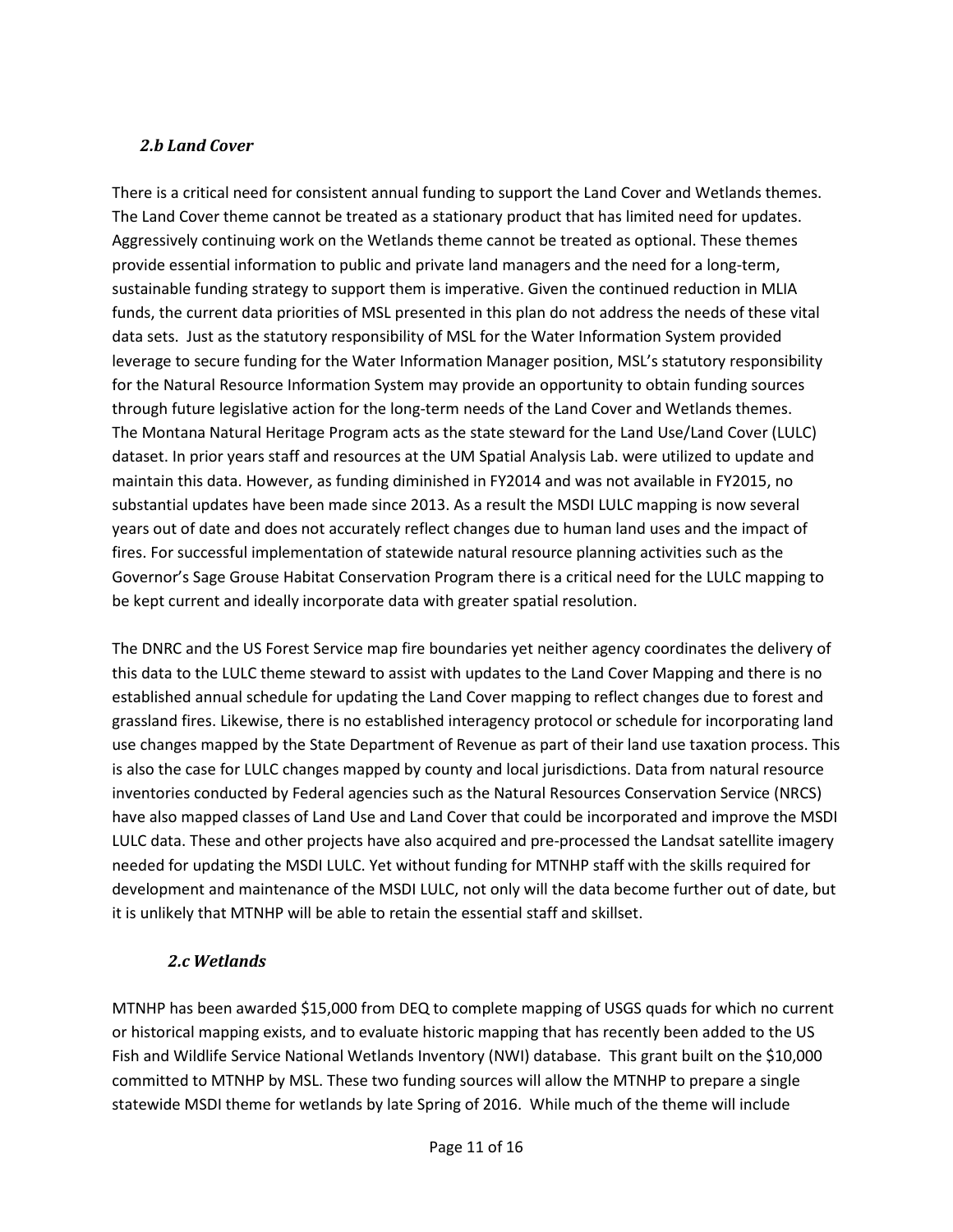historic (1980s) mapping only, which does not include riparian areas, users will have a single source through MSDI for data and metadata. MTNHP plans to address quality concerns and data usability pertaining to the historic data in the metadata so that users understand its limitations. At the same time, MTNHP will continue to seek funding to update the 1980s data , focusing on areas where the absence of riparian mapping compromises the value of the data for planning and analysis (e.g., the Rocky Mountain Front) or where land use change has rendered the older data obsolete (e.g., portions of the Hi-Line).

#### *3. Rural County and Tribal GIS development*

As noted in the accomplishments section, the results of several FY 2015 grants that provided funding for rural county Web GIS development were impressive. The challenge is to keep this momentum going for other rural counties not yet invested in the technology. MSL, in coordination with local entities, will:

- Explore opportunities to create regional GIS consortiums that leverage a multi-jurisdictional approach to problem solving using GIS analysis to demonstrate the value of GIS to policy makers; and,
- Encourage localized GIS solutions that demonstrate the value of GIS in improving the quality of life for Montana citizens and building grass roots support for location based services.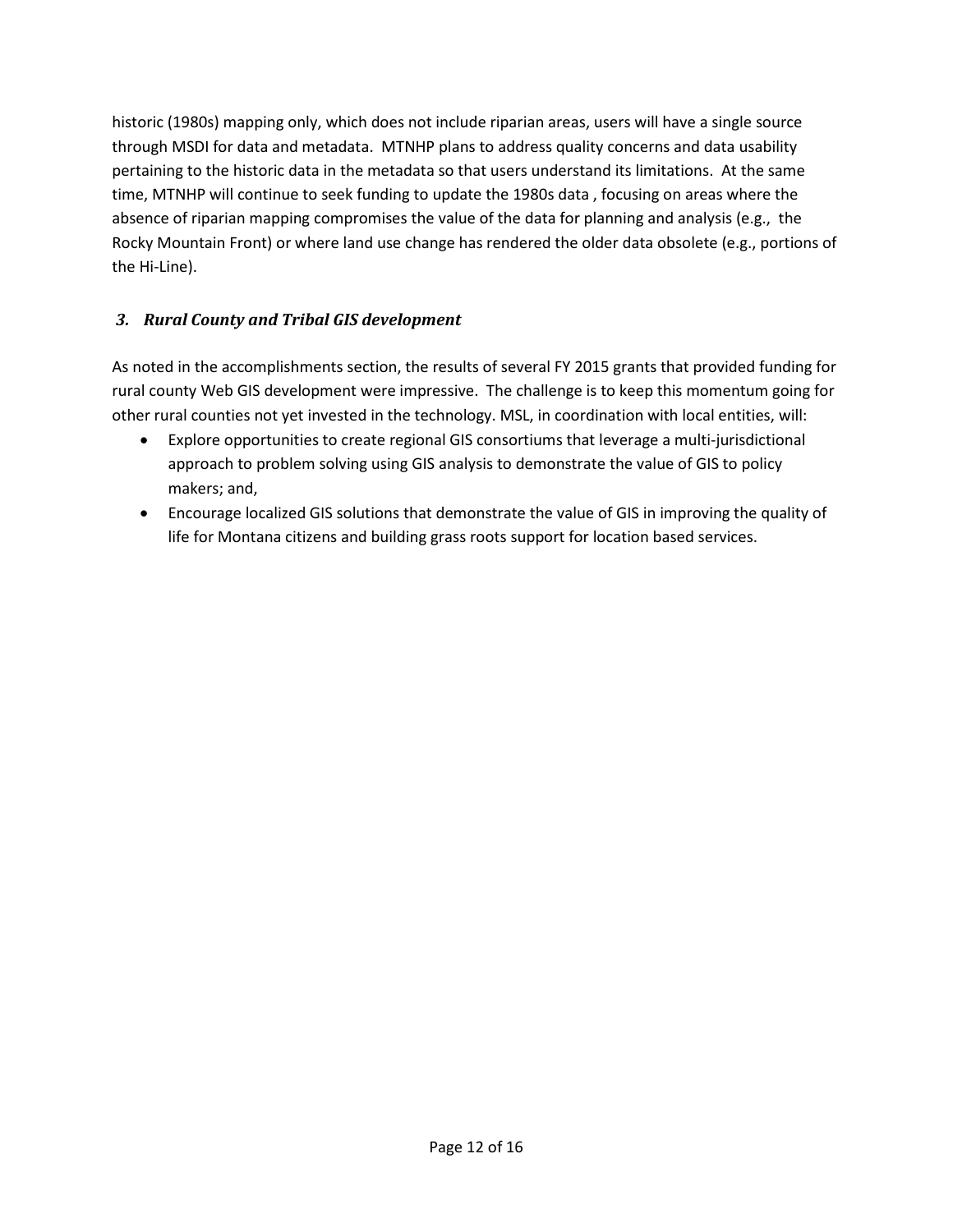## *FY 2017 Land Plan Budget*

The FY 2017 Land Plan Budget represents a modest increase of \$26,500 over FY 2016, \$25,000 of which is allocated for MLIA grants. This increase is reasonable given the underspending in grants from what was allocated in FY 2016 and the current slight uptick in revenues in the MLIA account. A final determination for the amount of available grant funds will be made at the end of March, 2016, in accordance with administrative rule. If additional funds are available, there may be an opportunity to further increase grant funding.

|                                                    |                     |                   | <b>NRIS State</b> |                 | Anticipated             |              |
|----------------------------------------------------|---------------------|-------------------|-------------------|-----------------|-------------------------|--------------|
| <b>Digital Library</b>                             | <b>General Fund</b> | <b>MLIA Funds</b> | Core              | <b>Coal Tax</b> | <b>Contracts/Grants</b> | <b>Total</b> |
| PERSONAL SERVICES *                                | 666,509             | 495,000           |                   |                 | 80,000                  | 1,241,509    |
| <b>Operations</b>                                  |                     |                   |                   |                 |                         |              |
| FIXED COST,<br>OPERATIONS,                         |                     |                   |                   |                 |                         |              |
| <b>COUNCIL</b>                                     | 495,504             | 48,500            |                   | 53,184          |                         | 597,188      |
| <b>UOF M Heritage</b>                              |                     |                   |                   |                 |                         |              |
| <b>CONTRACT</b>                                    | 168,092             | 10,000            | 283,523           |                 |                         | 461,615      |
| <b>SUB-TOTAL</b>                                   | 1,330,105           | 553,500           | 283,523           | 53,184          | 80,000                  | 1,703,124    |
| <b>MLIA Grants - FY 17</b>                         |                     |                   |                   |                 |                         |              |
| <b>Budgeted</b>                                    |                     | 225,000           |                   |                 |                         | 225,000      |
| <b>TOTAL DIGITAL</b>                               |                     |                   |                   |                 |                         |              |
| <b>LIBRARY</b>                                     | 1,330,105           | 778,500           | 283,523           | 53,184          | 80,000                  | 2,525,312    |
| *GIS Personal                                      |                     |                   |                   |                 |                         |              |
| <b>Services FTE</b>                                | <b>General Fund</b> | <b>MLIA</b> funds |                   |                 |                         |              |
| <b>User Services Staff</b><br>(incld. Coordinator) | 1 FTE               | 1 FTE             |                   |                 |                         |              |
| Information<br>$M$ 20200000+                       | 1 O ETE.            | A ETE.            |                   |                 |                         |              |

| Management           | <b>1.9 FTE</b> | 4 FTF |
|----------------------|----------------|-------|
| Information Products | 2 FTF          | 1 FTF |
| Total FTE            | 4.9 FTE        | 6 FTE |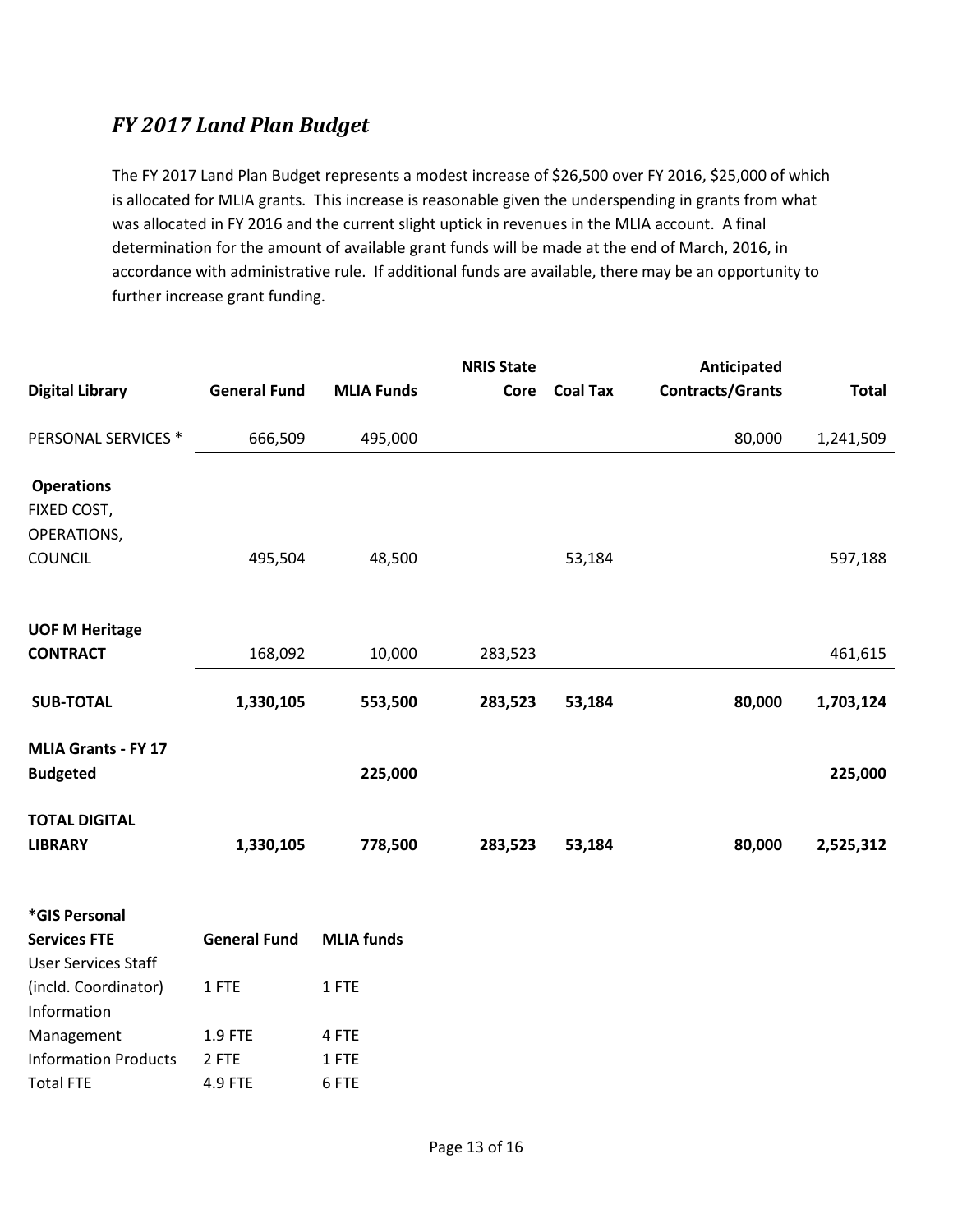# *Future focused planning*

The current Land Plan reflects the priorities deemed most pressing by the Council that can be addressed within the scope of existing resources. MSL and MLIAC recognize that numerous opportunities exist for improved GIS data and services in Montana that are not currently being directly addressed but that warrant future consideration.

- 1. Climate data: The Montana Climate Office housed at the University of Montana has discussed forming a working group, but has no budget (estimated .25 FTE) for this activity. This kind of coordination will become more important in future years as climate information is more tightly integrated with broad-based policy decisions. A climate-specific working group could also identify products and formats of interest. A broader collaboration through a working group could identify additional avenues for funding and opportunities for new products.
- 2. Elevation data: The National 3D Elevation Program (3DEP) led by the USGS is being developed to respond to growing needs for high-quality topographic data. The program estimates it will distribute over \$100M to state and local partners at a 50% match rate to acquire quality level 2 (Q2) LIDAR data. The problem Montana faces is that the estimated cost for statewide data at today's collection rates for Q2 data is \$48M at a time when the state is struggling just to pay maintenance of cadastral data. A pre-proposal submitted by the Montana Bureau of Mines and Geology, for Q2 LIDAR over Roosevelt, Daniels and Sheridan Counties is estimated at \$1.8 M meaning the state's share would be approximately \$900,000; more than the MLIA account took in during FY 2014. Clearly some compromise needs to be worked out with USGS so that Montana can obtain higher quality topographic data at an affordable cost. Montana does not have an identified state steward for elevation and lack of funds prevents our participation in the USGS 3D Elevation Program (3DEP). Without leadership and funding to obtain higher resolution elevation data, GIS users have not been actively engaged in discussions around this dataset.
- 3. Geographic Names: Significant edits to the Geographic Names Information System (GNIS) have been submitted to USGS by MSL though, for the past two years, the edits have not been incorporated into the USGS master database. For this reason, maintaining the Montana Geographic Names database results in a redundant and laborious workflow for the MSDI Geographic Names theme lead.
- 4. Imagery: MSL continues to ask whether Montana stakeholders are ready and/or able to form a consortium that would pursue acquisition of higher resolution imagery than what NAIP can provide. At this point it appears there is little resolve to do this however the state's revised appraisal cycle along with local government needs may create more opportunity in the future.
- 5. Federal Support of MSDI: Several MSDI stewards and leads have noted the fragmented efforts between their programs and corresponding federal agencies that historically led data development and supported state efforts. Examples of the shift in support are noted above as they relate to PLSS, NHD and Geographic Names. Other MSDI stewards simply noted that they have noticed that, primarily due to budget limitation, federal agencies have significantly reduced external coordination activities in the last few years. Some successful instance of Federal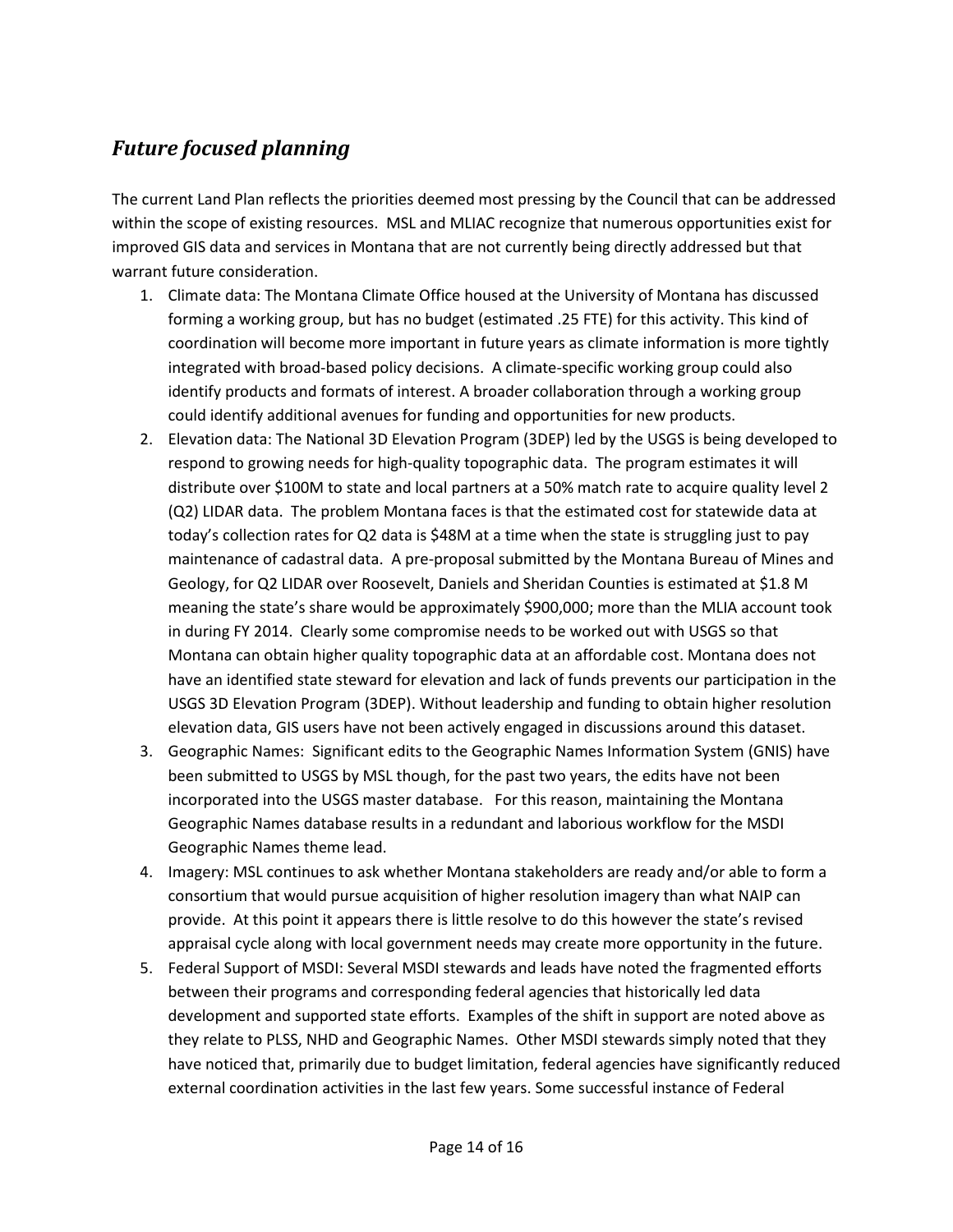coordination are worth noting. For example the U.S. Department of Transportation recently sponsored a national address summit, reaching out to state and local address authorities for their expertise and ideas on how to construct a national address database. The costs for Montana state and local representatives to attend was covered by USDOT. Ideally, these types of positive coordination efforts should be the norm. Another example is the successful coordination between the NRCS and MSL which supports a streamlined integration of annual updates to the SSURGO soils data into the MSL data discovery and access portal and the Data Bundler applications. There is opportunity for representatives on MLIAC to actively seek innovative ways to improve communication and coordination between levels of government to prevent and reverse what appears to be jurisdictional movement in opposite directions on several MSDI issues.

6. GIS Coordination: Opportunities for increased GIS Coordination abound. In addition to increasing engagement with federal partners, MSL should increase support to the State GIS Community of Interest and staff should engage local governments through the use of tools like ArcGIS Online. To that end, MSL should seek opportunities to make funding for such tools affordable for all local governments. Finally, the GIS coordinator and staff should work with the Statewide Library Resources Division of the State Library to more fully adopt GIS technology across the library, to support adoption of GIS technology by libraries around the state and to increase access to and use of GIS data by Montanans in every community.

## *Summary*

Informed by the accomplishments and ongoing needs identified by previous Land Plans and MLIAC members, and within the funding resources that currently exist, the FY 2016/2017 Land Plan identifies key priorities for ongoing GIS development and coordination in Montana. These priorities included:

- Targeted work to improve the accuracy of land records at both the state and local level and vertical integration of adjustments in other MSDI themes;
- Support for local, regional, and statewide efforts to develop a NG 9-1-1 system for Montana that relies on local road centerlines, address points and jurisdictional boundaries, according to the NENA standards;
- Ongoing development of the Montana Hydrography Dataset in partnership with the NHD work group. Development includes improved processes for editing the dataset and the identification and inclusion of locally significant features;
- Work to identify funding to continue to maintain the Land Cover dataset;
- Mapping USGS quads for which no current or historical mapping exists and evaluating historic mapping; and,
- Continuing to build capacity for rural county GIS programs.

To accomplish these tasks, this Land Plan allocates \$778,500 in MLIA funds for GIS Coordination, MSDI development and grants to local, regional, and tribal governments. MSL and MLIAC are mindful of the